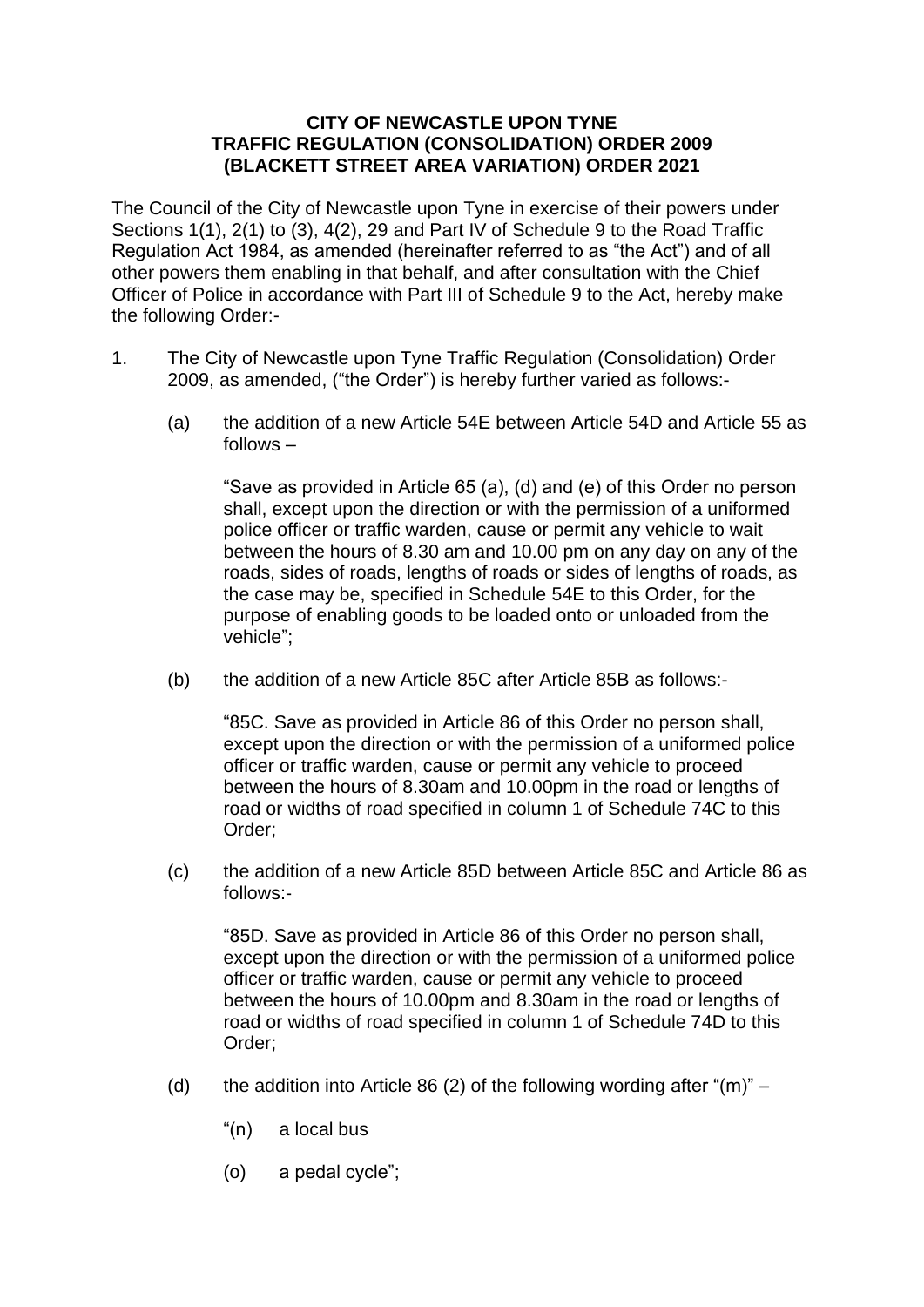- (e) the addition into Schedule 54 thereto of the lengths of road specified in Schedule 1 to this Order;
- (f) the addition of a new Schedule 54E between Schedule 54D and Schedule 55 as specified in Schedule 2 to this Order;
- (g) the deletion of the wording in Item 2 of Schedule 55A and the addition, by way of replacement, of the wording specified in Schedule 3 to this Order;
- (h) the deletion of the wording in Item 3 of Schedule 61A and the addition, by way of replacement, of the wording specified in Schedule 4 to this Order;
- (i) the addition into Schedule 70 thereto of the items specified in Schedule 5 to this Order;
- (j) the addition of a new Schedule 74C after Schedule 74B as specified in Schedule 6 to this Order;
- (k) the addition of a new Schedule 74D between Schedule 74C and Schedule 75 as specified in Schedule 7 to this Order;
- (l) the addition into Schedule 102 thereto of the items specified in Schedule 8 to this Order; and
- (m) the deletion of the wording in Items 33 and 35 of Schedule 102 and the addition, by way of replacement, of the wording specified in Schedule 9 to this Order;
- $(n)$  the deletion of the following
	- (i) Items 13 and 55 from Schedule 54;
	- (ii) Item 4 from Schedule 55;
	- (iii) Item 3 (i) from Schedule 55A;
	- (iv) Item 1 from Schedule 59;
	- (v) Item 3 from Schedule 61A;
	- (vi) Items 63 and 107 from Schedule 70;
	- (vii) Items 1 and 2 from Schedule 74A;
	- (viii) Items 1 and 2 from Schedule 74B;
	- (ix) Item 3 from Schedule 87:
	- (x) Item 4 from Schedule 88;
	- (xi) Item 1 from Schedule 89;
	- (xii) Item 1 from Schedule 90;
	- (xiii) Items 9, 11 and 14 from Schedule 92;
	- (xiv) Items 2 and 3 from Schedule 98;
	- (xv) Items 2, 3 and 4 from Schedule 99;
	- (xvi) Items 7, 10 and 13 from Schedule 101; and
	- (xvii) Item 24 from Schedule 108.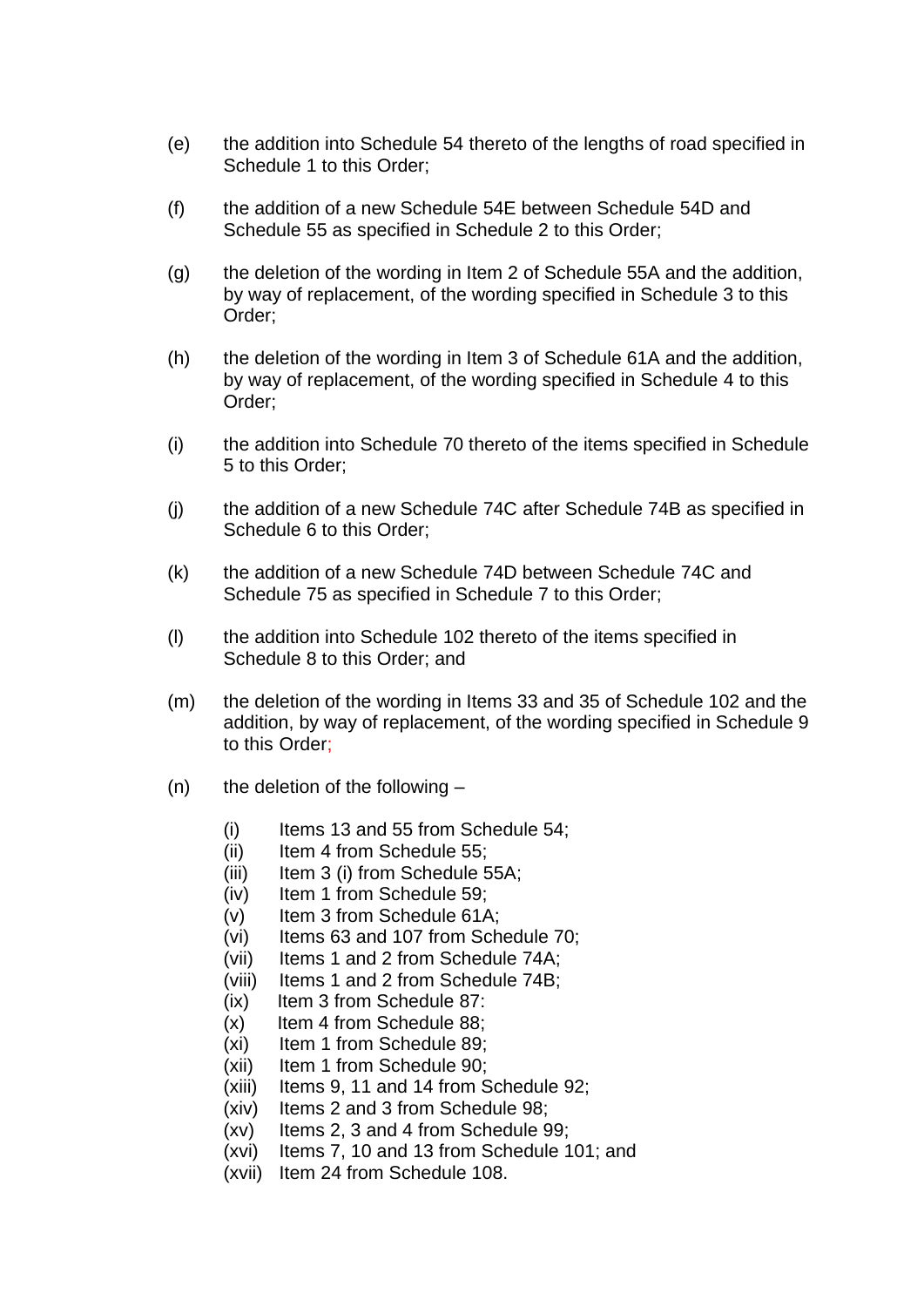- 2. In this Order, unless otherwise specified, references to Articles and Schedules shall be construed as references to Articles and Schedules of the City of Newcastle upon Tyne Traffic Regulation (Consolidation) Order 2009.
- 3. The restrictions imposed by this Order shall be in addition to and not in derogation from any restriction or requirement imposed by any regulations made or having effect as if made under the Act or by or under any other enactment.
- 4. This Order shall come into operation on xxxxxxxxxxxxxxxxxxx, and may be cited as the City of Newcastle upon Tyne Traffic Regulation (Consolidation) Order 2009 (Blackett Street Area Variation) Order 2021.

|    | Given under the Common Seal of the City of Newcastle upon Tyne this | day |
|----|---------------------------------------------------------------------|-----|
| of | 20xx.                                                               |     |

## **THE COMMON SEAL** of **THE COUNCIL** ) **OF THE CITY OF NEWCASTLE UPON** ) **TYNE** was hereunto affixed in the presence of:- (a)

…………………………………………………

……………………………………………………

## **SCHEDULE 1 (Additions into Schedule 54 to the Order – Prohibition of Loading and Unloading - At Any Time)**

| <b>xxxx.</b> Blackett Street |     | both sides, from its junction with<br>Percy Street in an easterly direction for a<br>distance of 56 metres |
|------------------------------|-----|------------------------------------------------------------------------------------------------------------|
| xxxx. Clayton Street         | (a) | east side:-                                                                                                |
|                              | (i) | from its junction with Newgate Street<br>in a southerly direction for a distance<br>of 67 metres           |

(ii) from its junction with Nun Street in a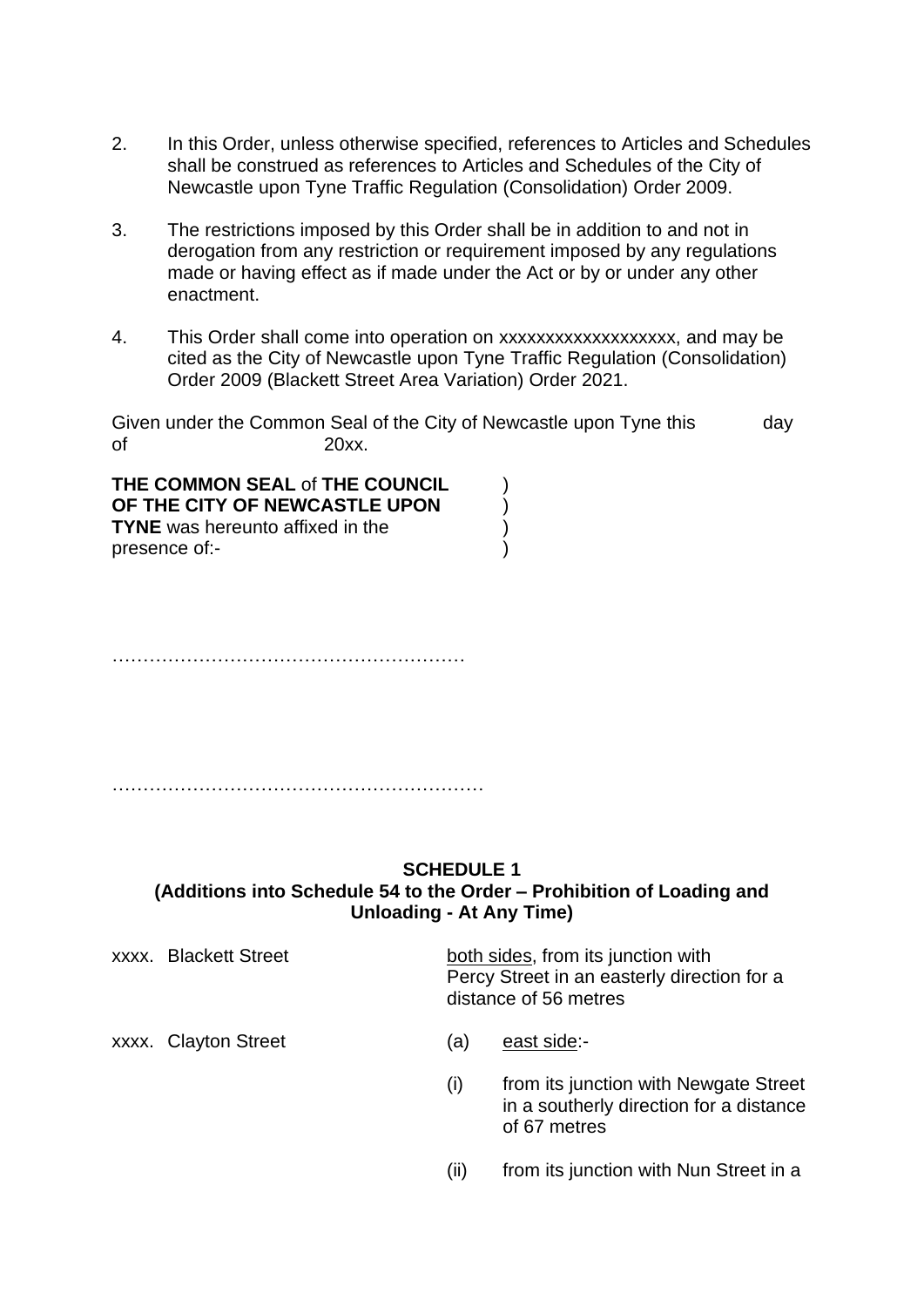southerly direction for a distance of 9 metres

- (b) west side, from a point 51 metres north of its junction with Newgate Street to its junction with Nun Street
- xxxx. Grainger Street (a) east side, from its junction with Market Street to its junction with Bigg Market
	- (b) west side, from a point 21 metres north of its junction with Nun Street to its junction with Newgate Street
	-
	- (i) from its junction with Pilgrim Street in a westerly direction for a distance of 16 metres
	- (ii) from a point 60 metres west of its junction with Pilgrim Street in a westerly direction for its remaining length
	- (b) south side:-
	- (i) from its junction with Pilgrim Street in a westerly direction for a distance of 22 metres
	- (ii) from its most westerly point in an easterly direction to a point 67 metres west of its junction with Pilgrim Street
- xxxx. John Dobson Street both sides, for its entire length
- 
- xxxx. Market Street East (a) north side, from a point 31 metres west of its junction with Pilgrim Street to a point 38 metres east of its junction with Pilgrim Street
	- (b) south side, from its junction with Pilgrim Street in an easterly direction for a distance of 28 metres
- xxxx. New Bridge Street West both sides, from its junction with John

xxxx. Hood Street (a) north side:-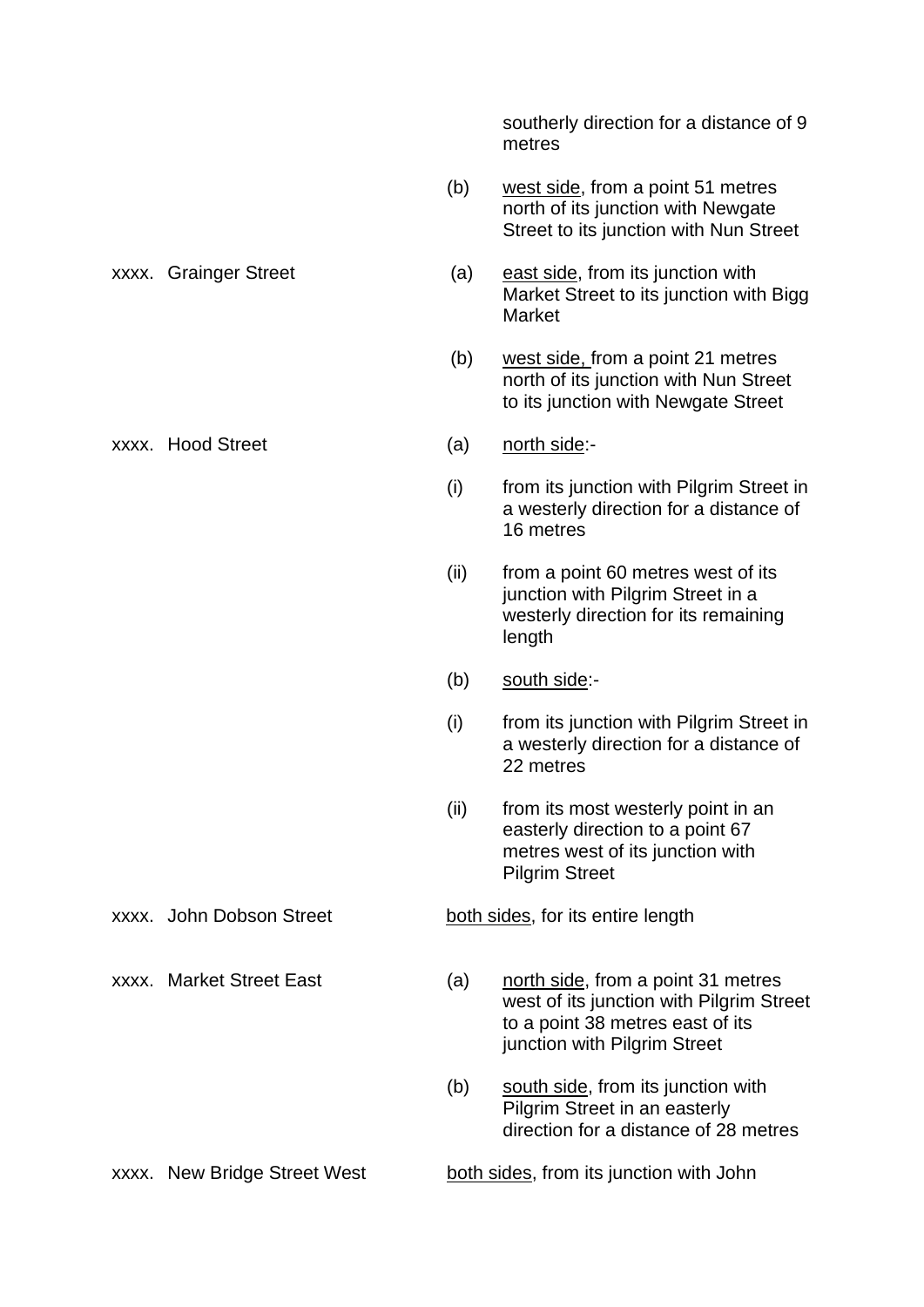Dobson Street in a westerly direction for a distance of 73 metres

- xxxx. Newgate Street (a) north side:-(i) from its junction with Clayton Street to a point 37 metres west of its junction with Grainger Street (ii) from its junction with Grainger Street in a westerly direction for a distance of 27 metres (b) south side, from its junction with Grainger Street to its junction with Clayton Street xxxx. North Street (a) both sides, from its junction with North Street West in a southerly direction for a distance of 22 metres (b) east side, from a point 50 metres south of its junction with North Street West to its junction with Saville Row xxxx. North Street West both sides, for its entire length xxxx. Northumberland Road (a) both sides:- (i) from 30 metres west of its junction with Northumberland Street Service Road in a westerly direction for a distance of 12 metres (ii) from its junction with John Dobson Street in a westerly direction for a distance of 19 metres (iii) from a point 48 metres west of its
	- junction with College Street in a westerly direction for a distance of 10 metres
	- (b) south side:-
	- (i) from a point 41 metres west of its junction with John Dobson Street to its junction with Northumberland Street Service Road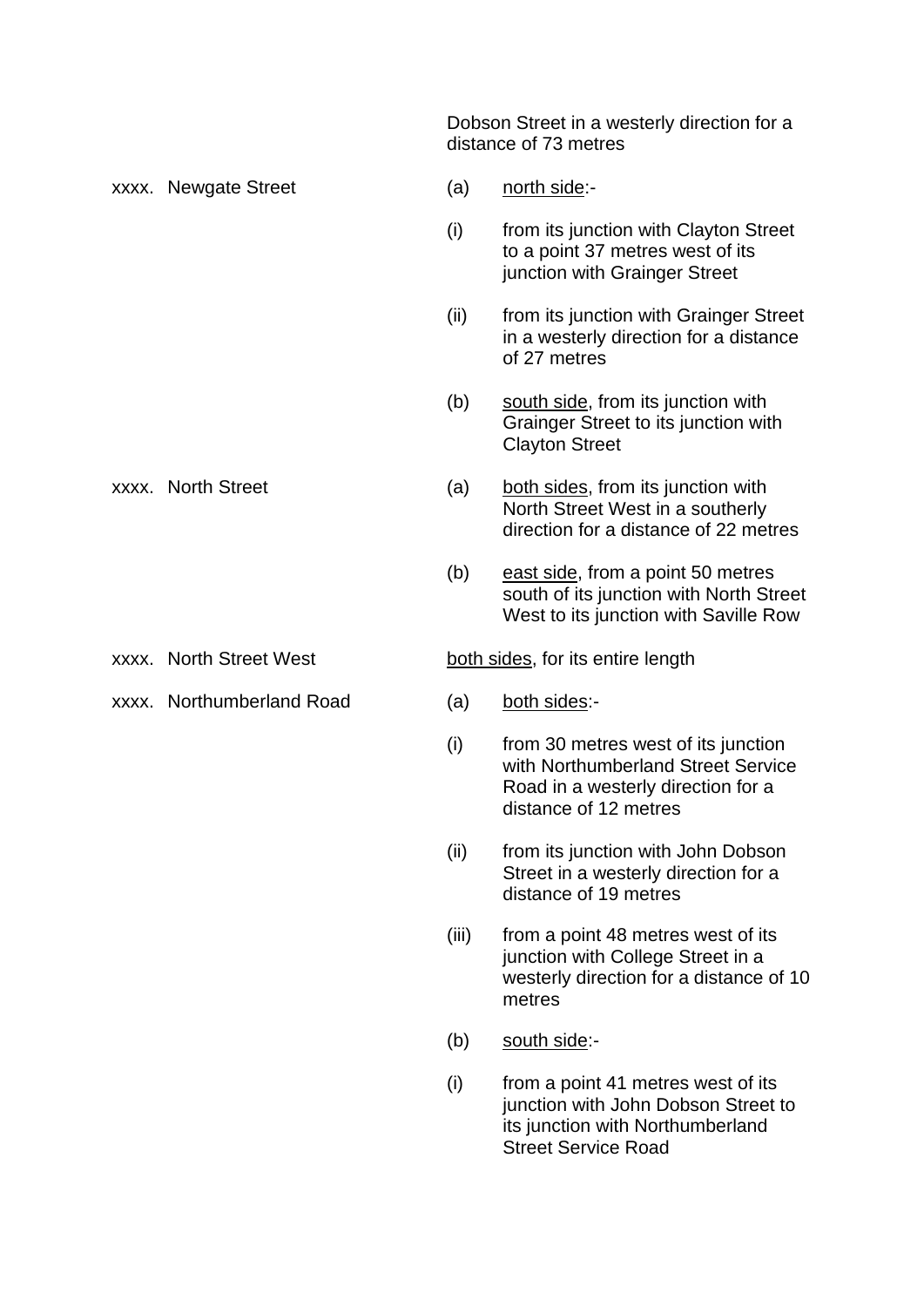- (ii) from its junction with College Street in a westerly direction for a distance of 15 metres
- (c) north side, from a point 50 metres west of its junction with John Dobson Street in a westerly direction for a distance of 6 metres
- xxxx. Northumberland Street (a) east side, from its junction with Service Road Northumberland Road to its junction with North Street West
	- (b) west side:-
	- (i) from its junction with Northumberland Road in a southerly direction for a distance of 17 metres
	- (ii) from a point 49 metres south of its junction with Northumberland Road to its junction with North Street West
- xxxx. Nun Street (a) both sides, from its junction with Grainger Street in a westerly direction for a distance of 16 metres
	- (b) north side:-
	- (i) from a point 50 metres west of its junction with Grainger Street in a westerly direction for a distance of 4 metres
	- (ii) from its junction with Clayton Street in an easterly direction for a distance of 15 metres
	- (c) south side:-
	- (i) from a point 52 metres west of its junction with Grainger Street in a westerly direction for a distance of 4 metres
	- (ii) from its junction with Clayton Street in an easterly direction for a distance of 10 metres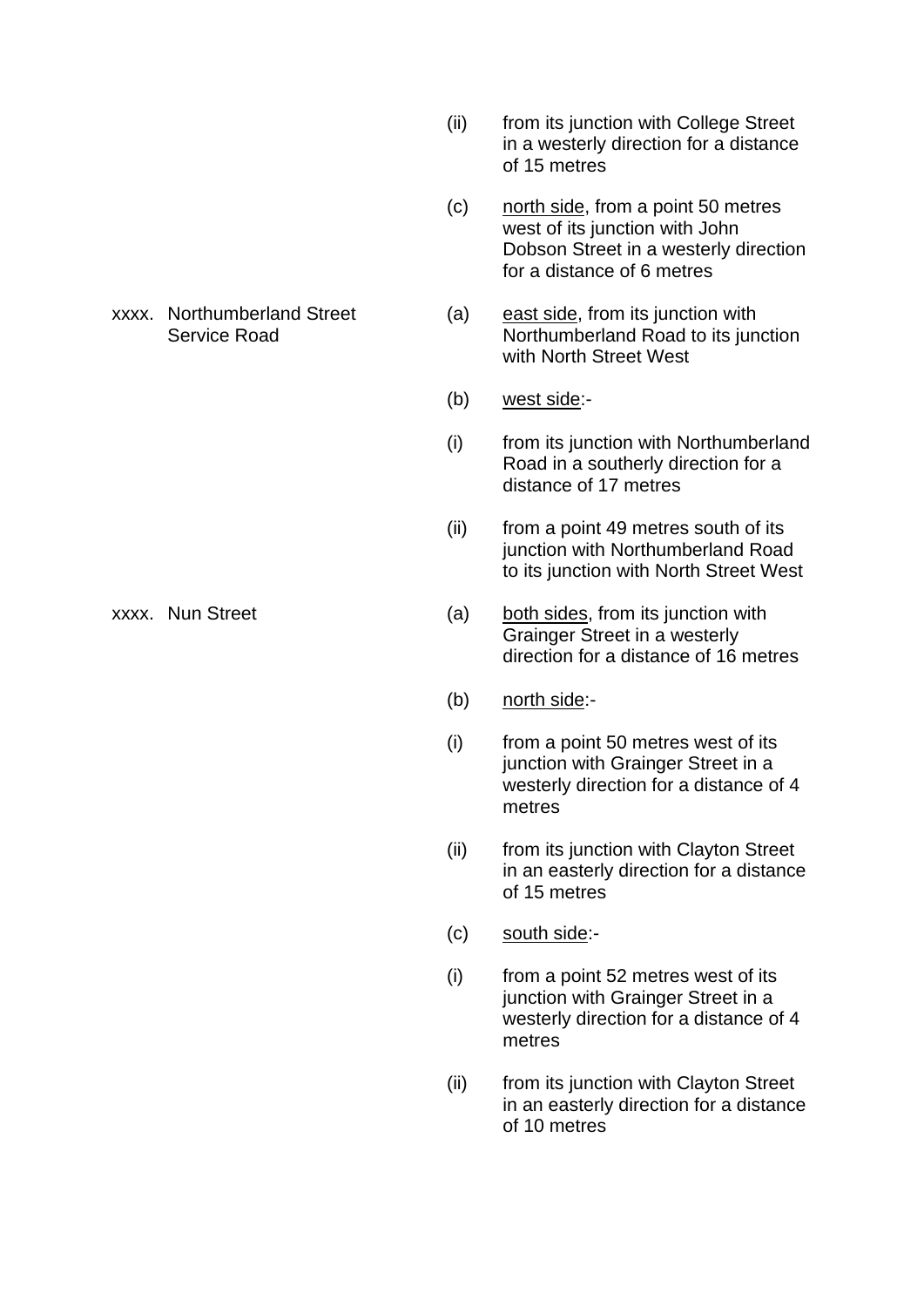xxxx. Pilgrim Street (a) east side, from its junction with Market Street to a point 14 metres north of Its junction with Hood Street

- (b) west side:-
- (i) from its junction with Market Street in a northerly direction for a distance of 18 metres
- (ii) from a point 35 metres north of its junction with Market Street to a point 14 metres north of its junction with Hood Street

#### xxxx. Shakespeare Street both sides:-

- (i) from its junction with Pilgrim Street in a westerly direction for a distance of 12 metres
- (ii) from its junction with Grey Street in an easterly direction for a distance of 11 metres

## **SCHEDULE 2**

#### **"SCHEDULE 54E"**

## **PROHIBITION OF LOADING AND UNLOADING 8.30 AM to 10.00PM ON ANY DAY**

| Х. | <b>Blackett Place</b>  | both sides, for its entire length                                                                                         |
|----|------------------------|---------------------------------------------------------------------------------------------------------------------------|
| x. | <b>Blackett Street</b> | both sides, from a point 56 metres east of<br>its junction with Percy Street to its junction<br>with Northumberland Court |
| х. | <b>Brunswick Place</b> | both sides, for its entire length                                                                                         |
| x. | Eldon Lane             | both sides, for its entire length                                                                                         |
| х. | <b>Eldon Square</b>    | both sides, for its entire length                                                                                         |
| х. | <b>Grey Street</b>     | both sides:-                                                                                                              |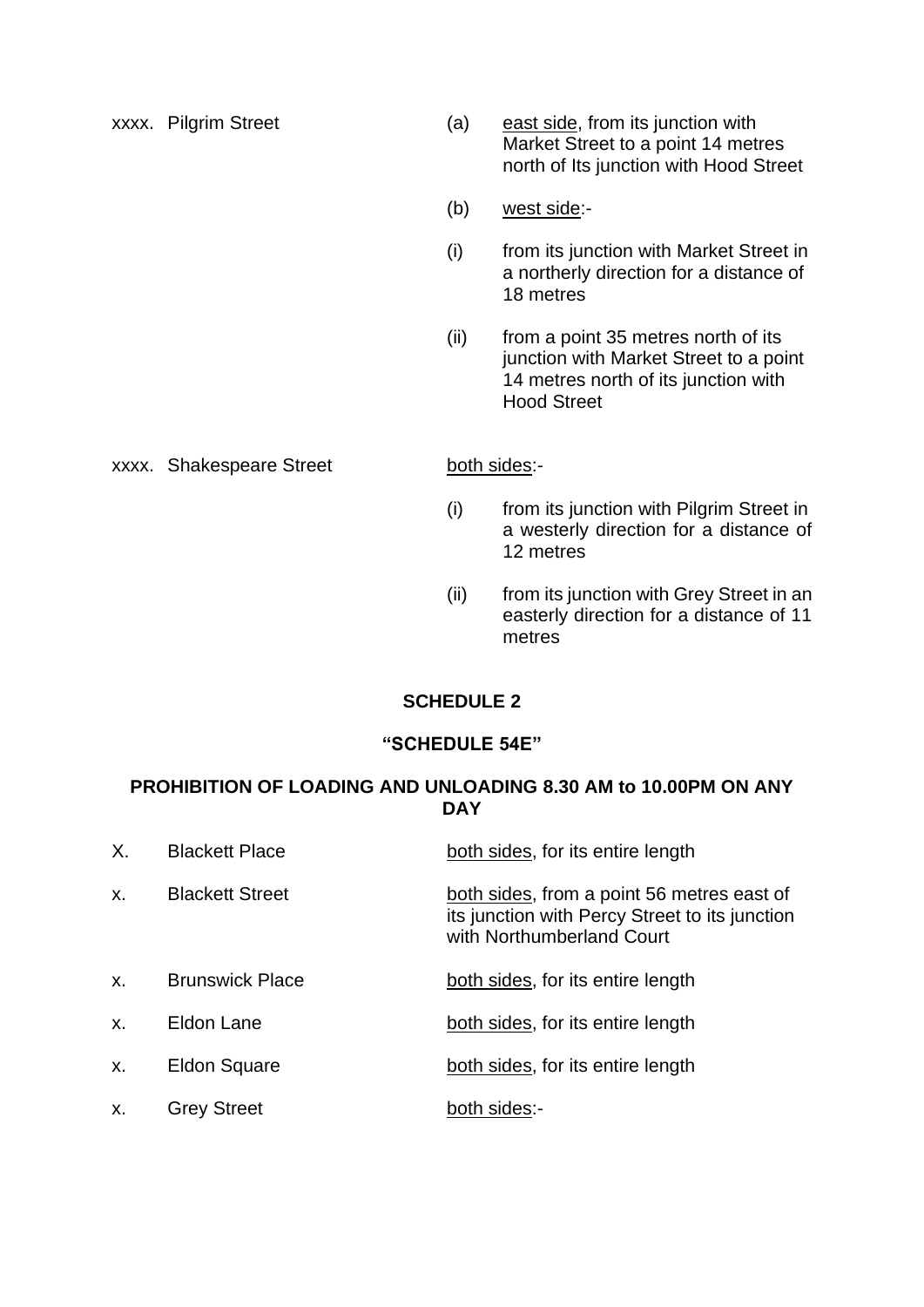|    |                               | (i)           | from its junction with Market Street to<br>a point 23 metres south of its junction<br>with Blackett Street                                                |
|----|-------------------------------|---------------|-----------------------------------------------------------------------------------------------------------------------------------------------------------|
|    |                               | (ii)          | from its junction with Market Street to<br>its junction with Shakespeare Street                                                                           |
| х. | <b>New Bridge Street West</b> |               | both sides, from its junction with Pilgrim<br>Street to a point 73 metres west of its<br>junction with John Dobson Street                                 |
| Х. | <b>Northumberland Court</b>   |               | both sides, for its entire length                                                                                                                         |
| х. | Northumberland Road           |               | both sides, from its junction with<br>Northumberland Street to a point 42 metres<br>west of its junction with Northumberland<br><b>Street Access Road</b> |
| х. | <b>Northumberland Street</b>  |               | both sides, for its entire length                                                                                                                         |
| X. | <b>Pilgrim Street</b>         |               | both sides, from its junction with Blackett<br>Street to a point 14 metres north of its<br>junction with Hood Street                                      |
| X. | <b>Ridley Place</b>           |               | both sides, from its junction with<br>Northumberland Street in an easterly<br>direction for a distance of 12.5 metres                                     |
| X. | <b>Saville Row</b>            | <b>Street</b> | both sides, from its junction with<br>Northumberland Street to a point 20<br>metres west of its junction with North                                       |

## **SCHEDULE 3**

## **(Replacement Wording for Item 2 in Schedule 55A of the 2009 Order – Prohibition of Loading and Unloading Between 9.30am and 5.30pm Every Day)**

2. Grainger Street both sides, from its junction with Nelson Street in a southerly direction for a distance of 49 metres

## **SCHEDULE 4**

## **(Replacement Wording for Item 3 in Schedule 61A to the Order – Prohibition of Loading and Unloading – 8.00am to 9.15am and 4.00pm to 6.00pm Monday to Friday)**

3. Clayton Street east side, from its junction with Westgate Road to a point 70 metres south of its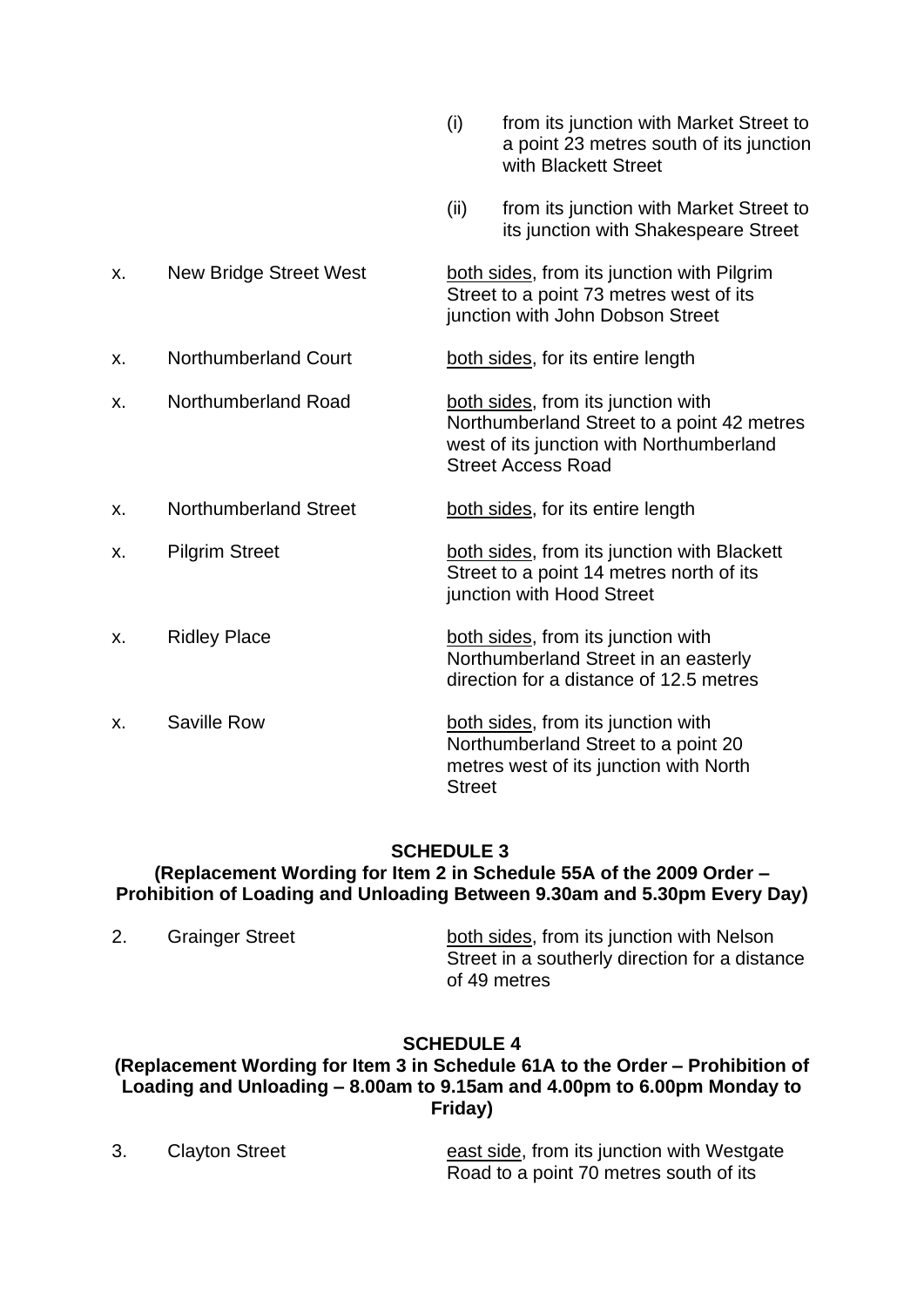junction with Newgate Street

## **SCHEDULE 5 (Additions into Schedule 70 to the Order – Prohibition of Driving of Any Vehicle)**

| Column 1 |                        |                                                                                                               | Column <sub>2</sub>         |
|----------|------------------------|---------------------------------------------------------------------------------------------------------------|-----------------------------|
| XXX.     | <b>Blackett Street</b> | from its junction with<br>Northumberland Court to its<br>junction with Pilgrim Street                         | See Article 86<br>$(2)$ (o) |
| XXX.     | Northumberland<br>Road | from its junction with John Dobson<br>Street to a point 58 metres west of<br>its junction with College Street | See Article 86<br>$(2)$ (o) |

#### **SCHEDULE 6**

#### **"SCHEDULE 74C**

**Article 85C**

## **PROHIBITION OF DRIVING OF ANY VEHICLE – 8.30AM TO 10.00PM**

|           | <b>Column 1</b>        |                                                                                                               | <b>Column 2</b>                             |
|-----------|------------------------|---------------------------------------------------------------------------------------------------------------|---------------------------------------------|
| X.        | <b>Blackett Place</b>  | for its entire length                                                                                         | See Article 86<br>$(2)$ (a) and $(g)$       |
| X.        | <b>Blackett Street</b> | from its junction with Percy Street<br>to its junction with Northumberland<br>Court                           | See Article 86<br>$(2)$ (a), (g) and<br>(0) |
| Х.        | <b>Brunswick Place</b> | for its entire length                                                                                         | See Article 86<br>$(2)$ (a) and $(g)$       |
| X.        | Eldon Lane             | for its entire length                                                                                         | See Article 86<br>$(2)$ (a) and $(g)$       |
| X.        | <b>Eldon Square</b>    | for its entire length                                                                                         | See Article 86<br>$(2)$ (a) and $(g)$       |
| <b>X.</b> | <b>Grainger Street</b> | from its junction with Nelson Street to<br>a point 25 metres south of its<br>junction with Blackett Street    | See Article 86<br>$(2)$ (a)                 |
| X.        | <b>Grey Street</b>     | (a)<br>from its junction with<br>Market Street to a point<br>23 metres south of its<br>junction with Blackett | See Article 86<br>$(2)$ (a)                 |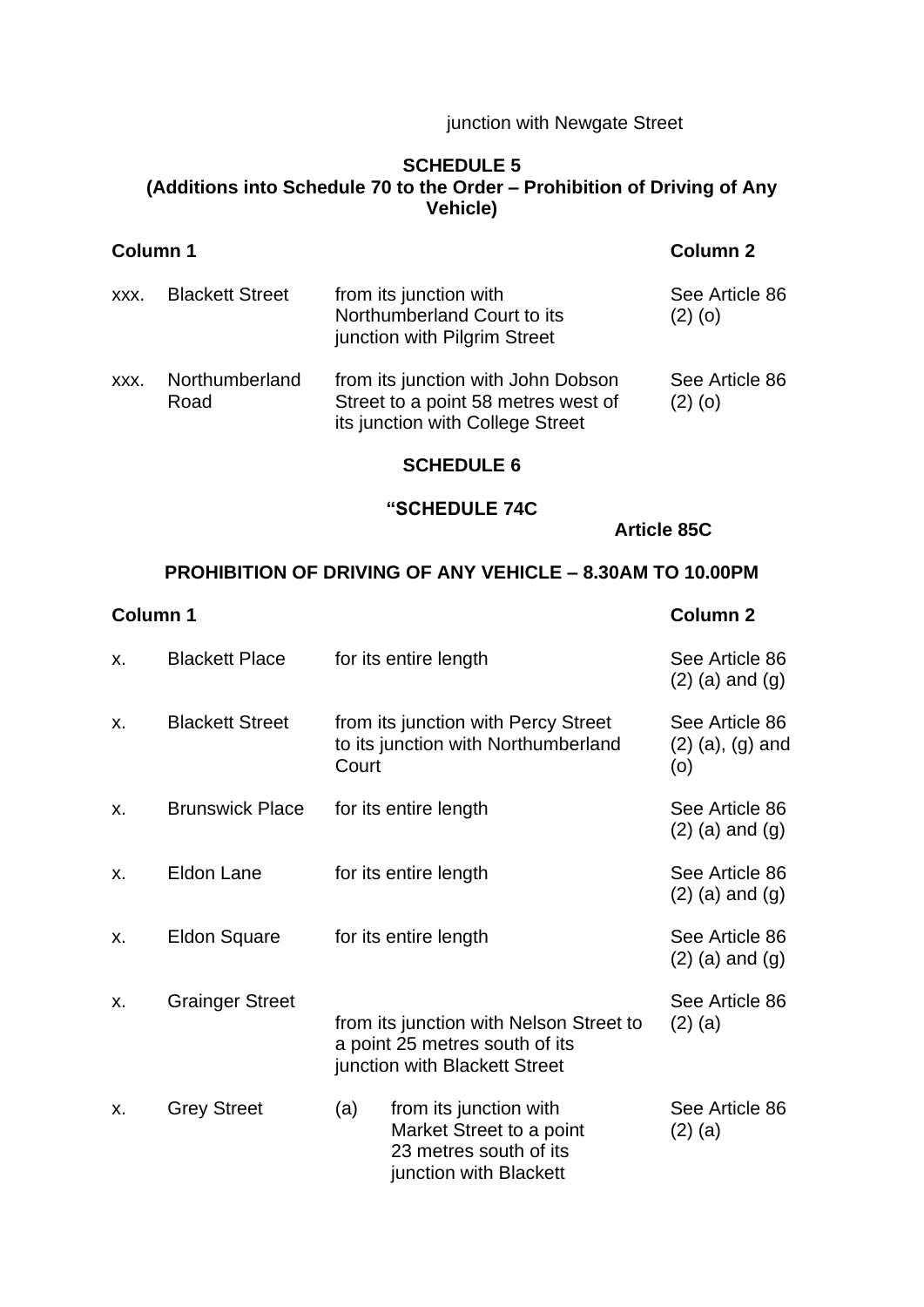## Street

|    |                                  | (b)<br>from its junction with<br><b>Market Street to its</b><br><b>Shakespeare Street</b>                                                                | See Article 86<br>$(2)$ $(a)$ , $(n)$ and<br>(0) |
|----|----------------------------------|----------------------------------------------------------------------------------------------------------------------------------------------------------|--------------------------------------------------|
| х. | New Bridge<br><b>Street West</b> | from its junction with Pilgrim<br>Street to a point 73 metres<br>west of its junction with John<br><b>Dobson Street</b>                                  | See Article 86<br>$(2)$ (a) and (o)              |
| X. | Northumberland<br>Court          | for its entire length                                                                                                                                    | See Article 86<br>$(2)$ (a) and $(g)$            |
| X. | Northumberland<br>Road           | from its junction with<br><b>Northumberland Street</b><br>to a point 42 metres west of its<br>junction with Northumberland<br><b>Street Service Road</b> | See Article 86<br>$(2)$ (a)                      |
| X. | Northumberland<br><b>Street</b>  | for its entire length                                                                                                                                    | See Article 86<br>$(2)$ (a)                      |
| X. | <b>Pilgrim Street</b>            | from its junction with Blackett<br>Street to a point 14 metres<br>north of its junction with Hood<br><b>Street</b>                                       | See Article 86<br>$(2)$ (a) and (o)              |
| X. | <b>Ridley Place</b>              | from its junction with<br><b>Northumberland Street</b><br>in an easterly direction for a<br>distance of 12.5 metres                                      | See Article 86<br>$(2)$ (a)                      |
| X. | <b>Saville Row</b>               | from its junction with<br>Northumberland Street to a point<br>20 metres west of its junction with<br><b>North Street</b>                                 | See Article 86<br>$(2)$ $(a)$                    |
| х. | Vine Lane                        | at its junction with<br>Northumberland Street                                                                                                            | See Article 86<br>$(2)$ (a)                      |

## **SCHEDULE 7**

# **"SCHEDULE 74D**

**Article 85D**

# **PROHIBITION OF DRIVING OF ANY VEHICLE – 10.00PM TO 8.30AM**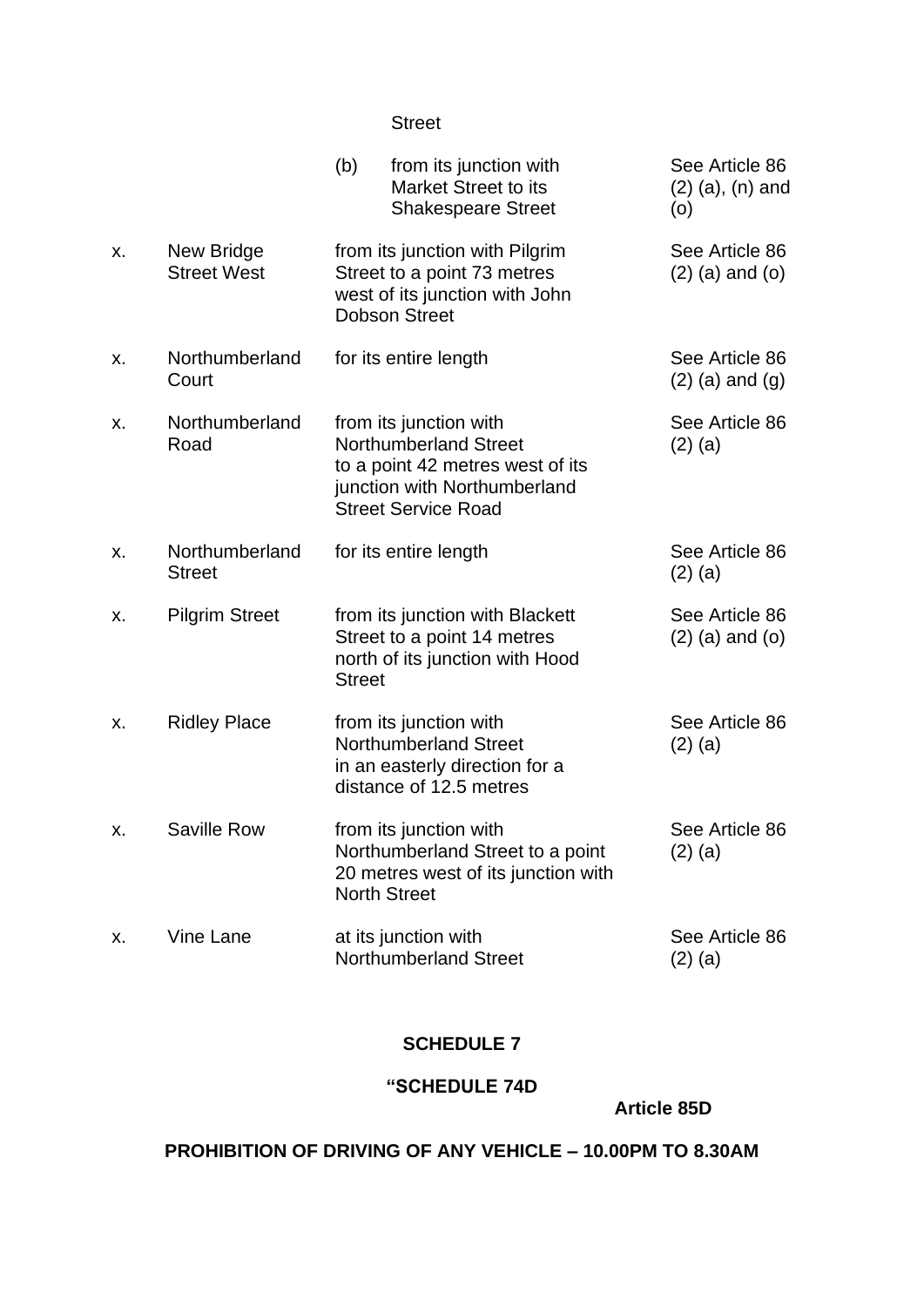| <b>Column 1</b> |                                  |              | <b>Column 2</b>                                                                                                             |                                                                            |
|-----------------|----------------------------------|--------------|-----------------------------------------------------------------------------------------------------------------------------|----------------------------------------------------------------------------|
| х.              | <b>Blackett Place</b>            |              | for its entire length                                                                                                       | See Article 86<br>$(2)$ (a), (b), (c),<br>$(d), (f), (g)$ and<br>(1)       |
| х.              | <b>Blackett Street</b>           | Court        | from its junction with Percy Street<br>to its junction with Northumberland                                                  | See Article 86<br>$(2)$ (a), (b), (c),<br>(d), (f), (g), (l)<br>and $(o)$  |
| X.              | <b>Brunswick Place</b>           |              | for its entire length                                                                                                       | See Article 86<br>$(2)$ (a), (b), (c),<br>$(d), (f), (g)$ and<br>(1)       |
| X.              | Eldon Lane                       |              | for its entire length                                                                                                       | See Article 86<br>$(2)$ (a), (b), (c),<br>$(d), (f), (g)$ and<br>(1)       |
| х.              | <b>Eldon Square</b>              |              | for its entire length                                                                                                       | See Article 86<br>$(2)$ (a), (b), (c),<br>$(d)$ , $(f)$ , $(g)$ and<br>(1) |
| х.              | <b>Grainger Street</b>           | south of its | from its junction with Nelson<br>Street to a point 25 metres<br>junction with Blackett Street                               | See Article 86<br>$(2)$ (a), (b), (c)<br>$(d)$ , $(f)$ and $(l)$           |
| Χ.              | <b>Grey Street</b>               |              | (a) from its junction with<br>Market Street to a point<br>23 metres south of its<br>junction with Blackett<br><b>Street</b> | See Article 86<br>$(2)$ (a), (b), (c),<br>$(d)$ , $(f)$ and $(l)$          |
|                 |                                  | (b)          | from its junction with<br><b>Market Street to its</b><br>junction with<br><b>Shakespeare Street</b>                         | See Article 86<br>$(2)$ (a), (b), (c),<br>(d), (f), (l), (n)<br>and $(o)$  |
| х.              | New Bridge<br><b>Street West</b> |              | from its junction with Pilgrim<br>Street to a point 73 metres<br>west of its junction with John<br><b>Dobson Street</b>     | See Article 86<br>$(2)$ (a), (b), (c)<br>$(d), (f), (l)$ and<br>(0)        |
| х.              | Northumberland<br>Court          |              | for its entire length                                                                                                       | See Article 86<br>$(2)$ (a), (b), (c),                                     |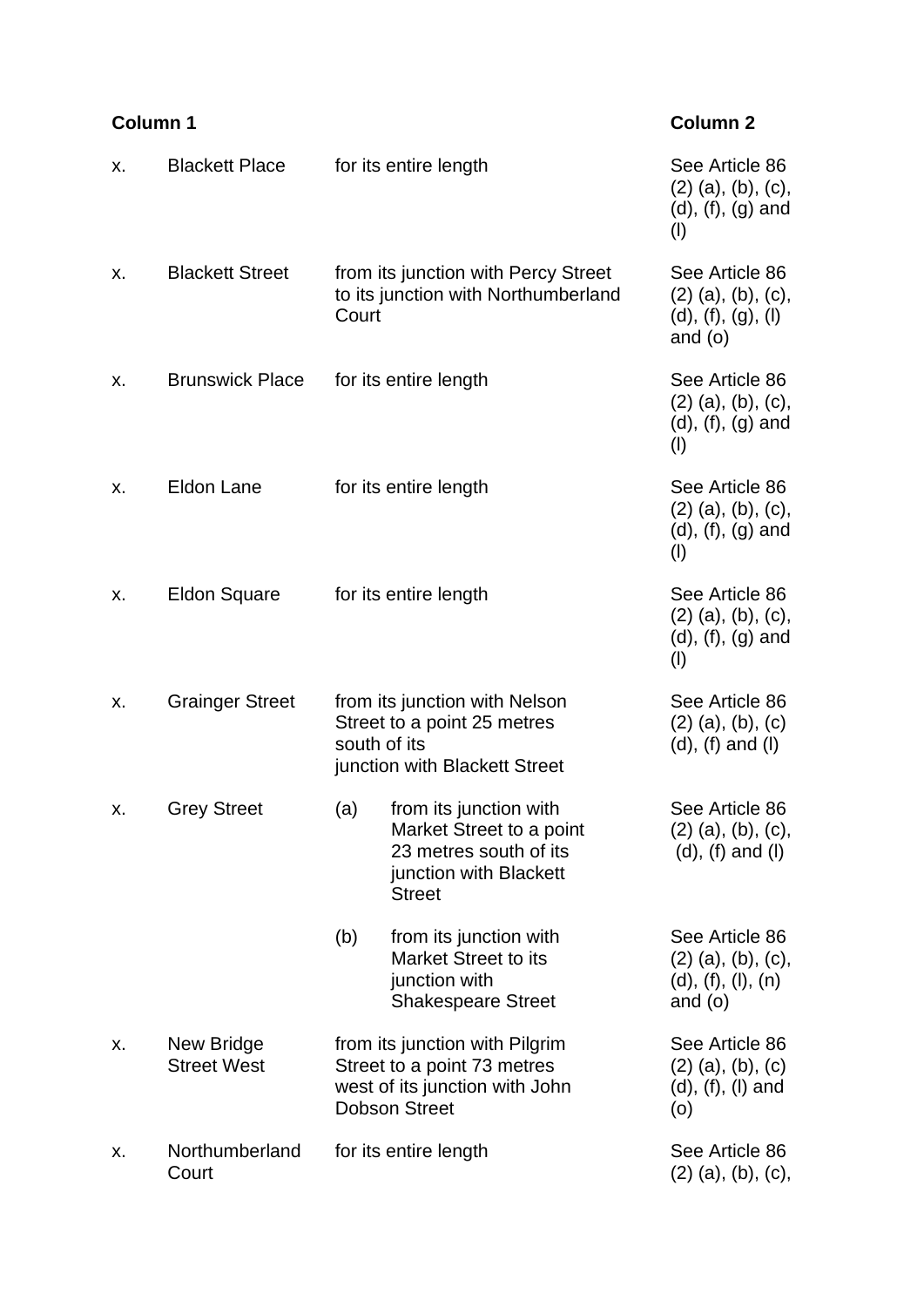|    |                                 |                                                                                                                                                          | $(d), (f), (g)$ and<br>(1)                                                    |
|----|---------------------------------|----------------------------------------------------------------------------------------------------------------------------------------------------------|-------------------------------------------------------------------------------|
| х. | Northumberland<br>Road          | from its junction with<br><b>Northumberland Street</b><br>to a point 42 metres west of its<br>junction with Northumberland<br><b>Street Service Road</b> | See Article 86<br>$(2)$ (a), (b), (c),<br>$(d)$ , $(f)$ and $(l)$             |
| Х. | Northumberland<br><b>Street</b> | for its entire length                                                                                                                                    | See Article 86<br>$(2)$ (a), (b), (c),<br>$(d)$ , $(f)$ and $(l)$             |
| х. | <b>Pilgrim Street</b>           | from its junction with Blackett<br>Street to a point 14 metres<br>north of its junction with Hood<br><b>Street</b>                                       | See Article 86<br>$(2)$ $(a)$ , $(b)$ , $(c)$ ,<br>$(d), (f), (I)$ and<br>(0) |
| X. | <b>Ridley Place</b>             | from its junction with<br><b>Northumberland Street</b><br>in an easterly direction for a<br>distance of 12.5 metres                                      | See Article 86<br>$(2)$ (a), (b), (c)<br>$(d)$ , $(f)$ and $(l)$              |
| х. | <b>Saville Row</b>              | from its junction with<br>Northumberland Street to a point<br>20 metres west of its junction with<br><b>North Street</b>                                 | See Article 86<br>$(2)$ $(a)$ , $(b)$ , $(c)$ ,<br>$(d), (f), (g)$ and<br>(1) |
| X. | Vine Lane                       | at its junction with<br><b>Northumberland Street</b>                                                                                                     | See Article 86<br>$(2)$ (a), (b), (c),<br>(d), (f), (g) and<br>$($ l $)$      |

## **SCHEDULE 8 (Additions into Schedule 102 to the Order – One Way Restrictions)**

|      | Column 1                         |                                                                                                               |            |
|------|----------------------------------|---------------------------------------------------------------------------------------------------------------|------------|
| XXX. | New Bridge<br><b>Street West</b> | from a point 73 metres west of its<br>junction with John Dobson Street<br>to its junction with Pilgrim Street | westwards  |
| XXX. | <b>Pilgrim Street</b>            | from its junction with Blackett<br>Street to a point 14 metres north<br>of its junction with Hood Street      | southwards |
|      |                                  | <b>SCHEDULE 9</b>                                                                                             |            |

**(Replacement Wording for Items 33 and 35 of Schedule 102 to the Order – One Way Restrictions)**